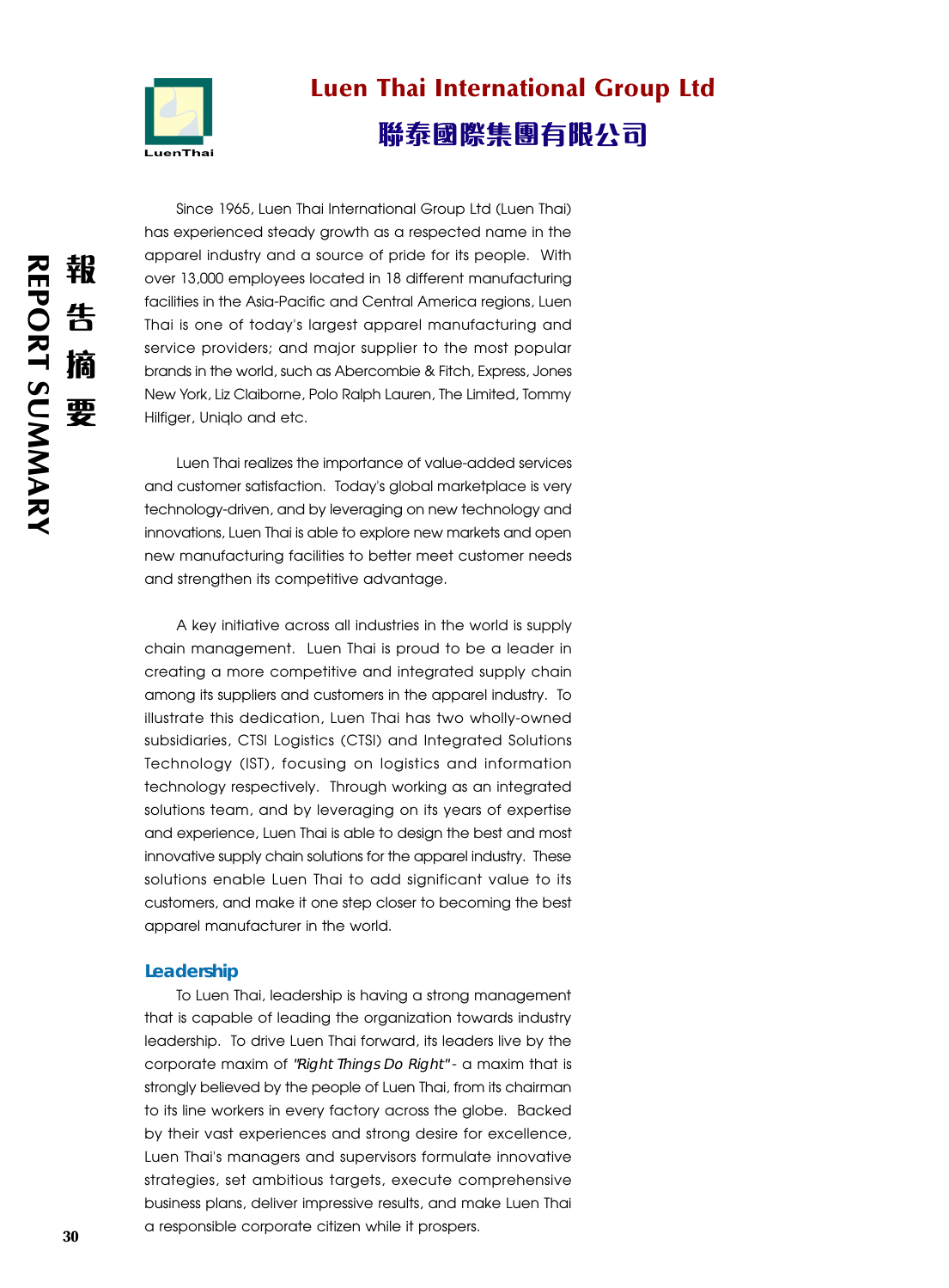## **Strategic Planning**

In order to cope with the new market and customer needs, Luen Thai's senior executives are actively involved in developing the "Rethinking and Renewal" plan (R&R Plan). The R&R plan is a change management plan with systematic guidance clearly defining Luen Thai's vision, operational objectives as well as strategics.

The R&R framework consists of 6 layers, as depicted in figure 1. The top layer articulates the high-level objectives that must be achieved if Luen Thai were to realize its vision. These objectives are:

- **•** Best Customers
- **•** Best Value for Money
- **•** Best Management
- **•** Best System & Processes
- **•** Best Culture
- **•** Best Suppliers/Associates
- **•** Best Financial Performance/Growth



*Figure 1- Rethinking and Renewal Framework*

In operational terms, it means Luen Thai must:

- **•** Deliver the right orders to the right locations;
- Obtain the right materials;
- **•** Perform optimal scheduling of all work processes;
- Apply the most efficient work processes;
- **•** Possess real time intelligence on progress and problems;
- **•** React with quick and effective corrective actions, and
- **•** Expand its manufacturing base.

With R&R, Luen Thai is able to ensure that all plans and actions are properly linked to the company's strategic objectives. This linkage is best illustrated by the Work Breakdown Structures, a tactical game plan designed to achieve the strategic objectives within the R&R framework.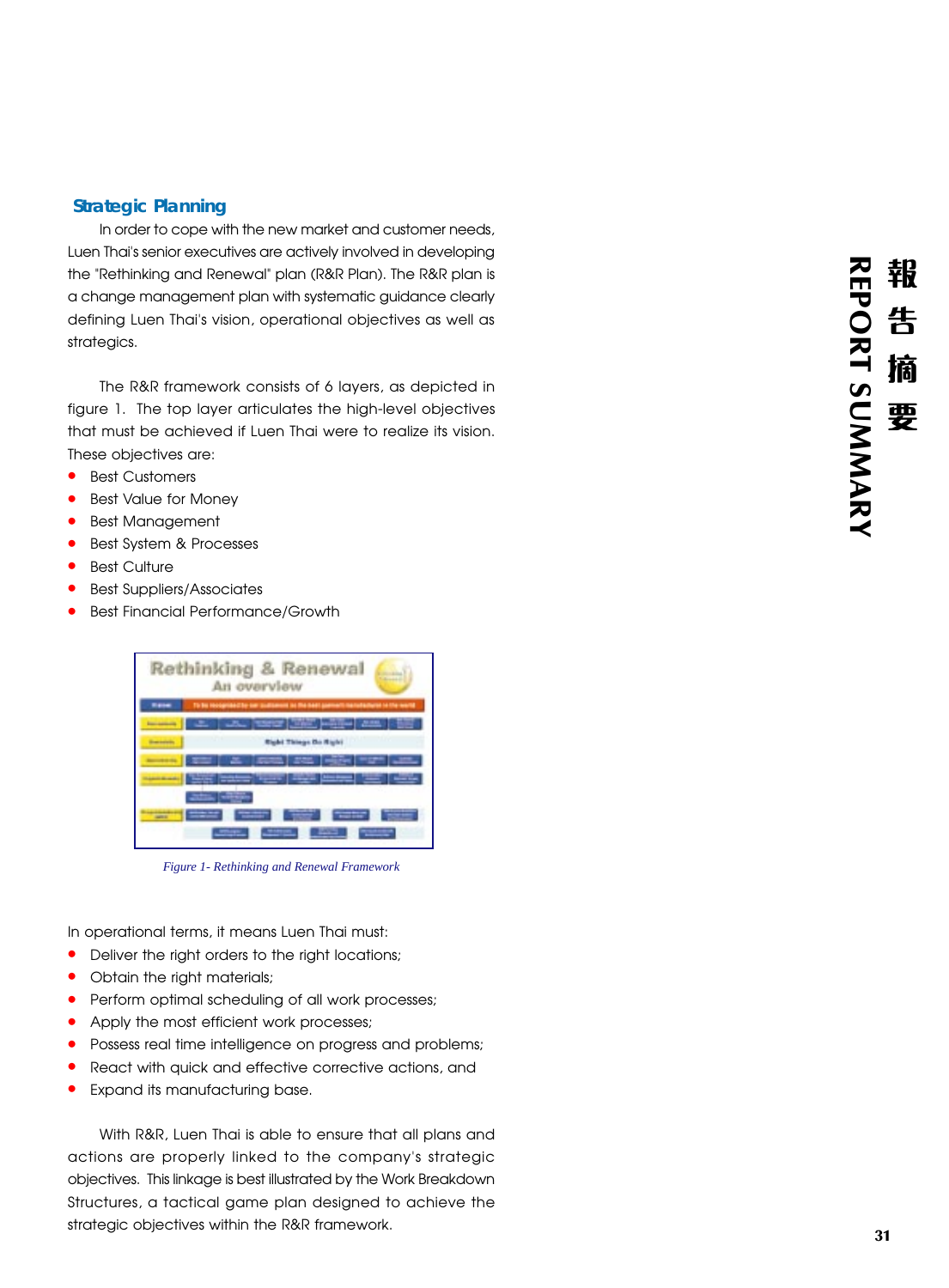Based on global benchmarking, strategic objectives are set with their corresponding measures of success. Action steps and resource allocation are planned and prioritized accordingly to deliver optimum commercial and social values.

### **Customer and Market Focus**

Luen Thai always targets to exceed customers' expectation. It provides values to its customers in the forms of Research and Development, sample-making, Vendor Managed Inventory and other value enhancement initiatives. Learning from the market and listening closely to its customers, Luen Thai delivers products and services that are valued by even its most demanding customers.

Luen Thai understands that close communication is a critical element in customer retention, and it has been communicating with its customers through conferences, faceto-face meetings and quarterly newsletters, "Focus" and "Forwarder". Such communication channels help Luen Thai to collect customers' feedback and market information, and, at the same time, keep its customers informed on what Luen Thai is doing. This allows Luen Thai to introduce new ideas and solutions to its customers constantly and proactively as a leader in the apparel industry.

#### **Information and Analysis**

Information technology allows Luen Thai to gather reliable and timely business data for insightful market and management analyses. Such analyses are used to derive continuous quality improvement initiatives and support making better business decisions. Luen Thai has jointly developed various technology solutions with IST, its software development subsidiary, to cater for the needs of both its suppliers and customers in optimizing supply chain processes.

#### **Human Resource Focus**

Sustaining a successful business requires a competent and happy workforce. Luen Thai invests heavily in training, work climate and work environment to provide conducive workplaces, job satisfaction and personal growth to its employees. Programmes such as Unified Principles of Social Responsibilities and Practice (UPSRP).

UPSRP guides the organization in becoming a global leader in worker's care. UPSRP contains the highest and most comprehensive codes of conduct and principles of "best practice" in the world's apparel industry, aiming to provide Luen Thai's workers with the best environment, care and attention.